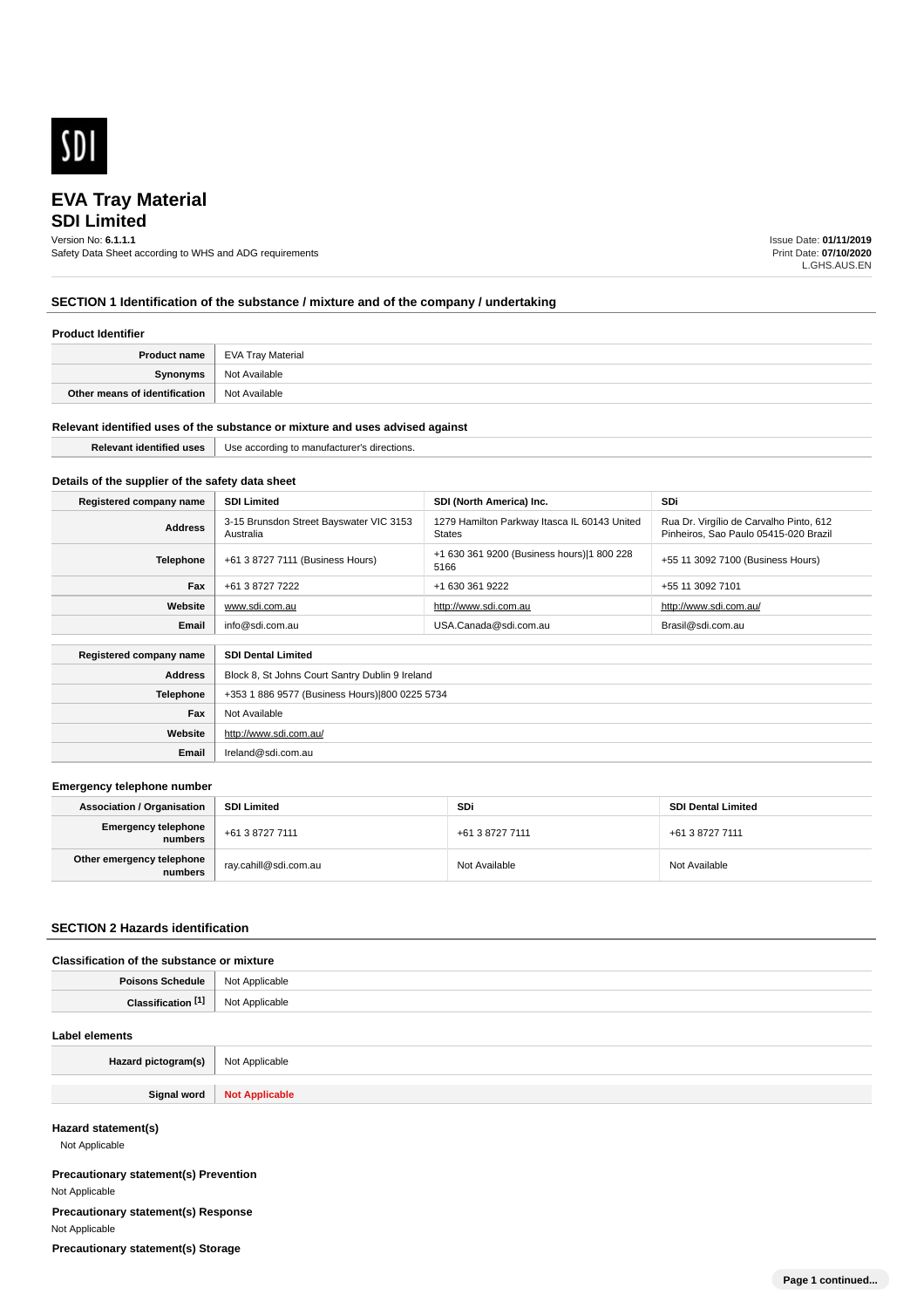## Not Applicable

# **Precautionary statement(s) Disposal**

Not Applicable

# **SECTION 3 Composition / information on ingredients**

#### **Substances**

See section below for composition of Mixtures

## **Mixtures**

| ົAS No                | <sup>o</sup> Tweight | Name                                       |
|-----------------------|----------------------|--------------------------------------------|
| Nl∩<br>^vailable<br>. | 100<br>$ -$          | ∩th<br>∵cetate<br>$v_{\rm{in}}$<br>.<br>__ |

## **SECTION 4 First aid measures**

#### **Description of first aid measures**

| <b>Eye Contact</b>  | Generally not applicable. |
|---------------------|---------------------------|
| <b>Skin Contact</b> | Generally not applicable. |
| Inhalation          | Generally not applicable. |
| Ingestion           | Generally not applicable. |

#### **Indication of any immediate medical attention and special treatment needed**

Treat symptomatically.

## **SECTION 5 Firefighting measures**

# **Extinguishing media**

There is no restriction on the type of extinguisher which may be used. Use extinguishing media suitable for surrounding area.

## **Special hazards arising from the substrate or mixture**

| $-$<br>-- |  |
|-----------|--|
|           |  |

## **Advice for firefighters**

| <b>Fire Fighting</b>         | Slight hazard when exposed to heat, flame and oxidisers.                                                                                                                                                                                                                                                                       |
|------------------------------|--------------------------------------------------------------------------------------------------------------------------------------------------------------------------------------------------------------------------------------------------------------------------------------------------------------------------------|
| <b>Fire/Explosion Hazard</b> | Articles and manufactured articles may constitute a fire hazard where polymers form their outer layers or where combustible packaging remains<br>in place.<br>Certain substances, found throughout their construction, may degrade or become volatile when heated to high temperatures. This may create a<br>secondary hazard. |
| <b>HAZCHEM</b>               | Not Applicable                                                                                                                                                                                                                                                                                                                 |

### **SECTION 6 Accidental release measures**

## **Personal precautions, protective equipment and emergency procedures**

See section 8

# **Environmental precautions**

See section 12

## **Methods and material for containment and cleaning up**

| <b>Minor Spills</b> | Clean up all spills immediately.<br>Secure load if safe to do so.<br>Bundle/collect recoverable product.<br>Collect remaining material in containers with covers for disposal.                                                                                                                                                                                                                                        |
|---------------------|-----------------------------------------------------------------------------------------------------------------------------------------------------------------------------------------------------------------------------------------------------------------------------------------------------------------------------------------------------------------------------------------------------------------------|
| <b>Major Spills</b> | Minor hazard.<br>Clear area of personnel.<br>Alert Fire Brigade and tell them location and nature of hazard.<br>▶ Wear physical protective gloves e.g. Leather.<br>Contain spill/secure load if safe to do so.<br>Bundle/collect recoverable product and label for recycling.<br>• Collect remaining product and place in appropriate containers for disposal.<br>Clean up/sweep up area.<br>▶ Water may be required. |

Personal Protective Equipment advice is contained in Section 8 of the SDS.

# **SECTION 7 Handling and storage**

| Precautions for safe handling |                                                                                                                                                                     |  |
|-------------------------------|---------------------------------------------------------------------------------------------------------------------------------------------------------------------|--|
| Safe handling                 | Avoid physical damage to containers.<br>Use good occupational work practice. Observe manufacturer's storage and handling recommendations contained within this SDS. |  |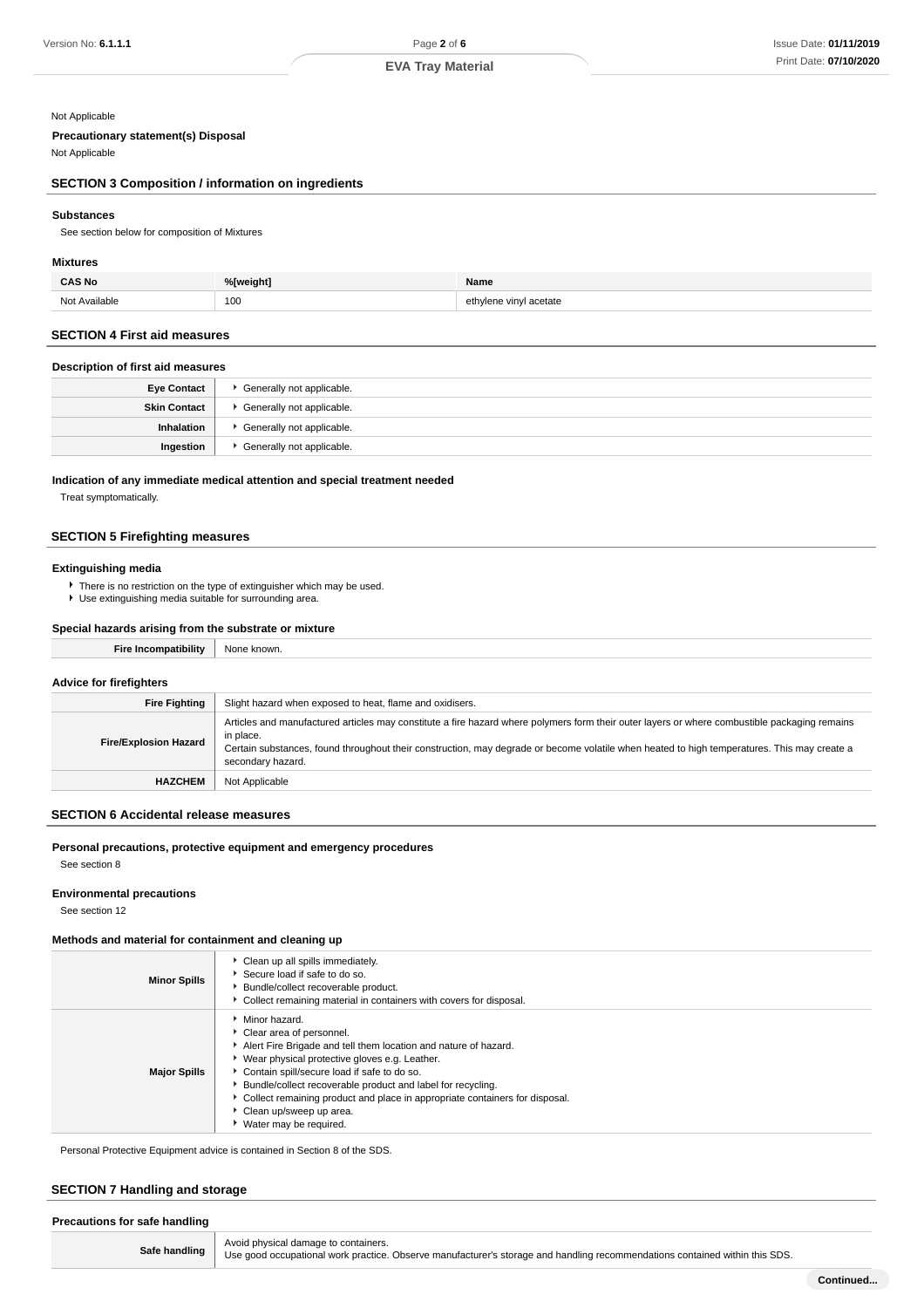# **EVA Tray Material**

Atmosphere should be regularly checked against established exposure standards to ensure safe working conditions are maintained. **Other information** Store at ambient temperatures. **Conditions for safe storage, including any incompatibilities Suitable container Packaging as recommended by manufacturer. Storage incompatibility** Avoid contamination of water, foodstuffs, feed or seed. **SECTION 8 Exposure controls / personal protection Control parameters** I **Occupational Exposure Limits (OEL) INGREDIENT DATA** Not Available **Emergency Limits Ingredient Material name TEEL-1 TEEL-2 TEEL-3** EVA Tray Material Not Available Not Available Not Available Not Available **Ingredient Original IDLH Revised IDLH** EVA Tray Material **Not Available** Not Available Not Available Not Available Not Available **MATERIAL DATA Exposure controls**

| Appropriate engineering<br>controls | Articles or manufactured items, in their original condition, generally don't require engineering controls during handling or in normal use.<br>Exceptions may arise following extensive use and subsequent wear, during recycling or disposal operations where substances, found in the<br>article, may be released to the environment. |
|-------------------------------------|-----------------------------------------------------------------------------------------------------------------------------------------------------------------------------------------------------------------------------------------------------------------------------------------------------------------------------------------|
| <b>Personal protection</b>          |                                                                                                                                                                                                                                                                                                                                         |
| Eye and face protection             | Generally not applicable.                                                                                                                                                                                                                                                                                                               |
| <b>Skin protection</b>              | See Hand protection below                                                                                                                                                                                                                                                                                                               |
| Hands/feet protection               | Generally not applicable.                                                                                                                                                                                                                                                                                                               |
| <b>Body protection</b>              | See Other protection below                                                                                                                                                                                                                                                                                                              |
| Other protection                    | Generally not applicable.                                                                                                                                                                                                                                                                                                               |

# **SECTION 9 Physical and chemical properties**

#### **Information on basic physical and chemical properties**

| Appearance                                      | Slightly cloudy plastic sheet, insoluble in water. |                                            |                |
|-------------------------------------------------|----------------------------------------------------|--------------------------------------------|----------------|
|                                                 |                                                    |                                            |                |
| <b>Physical state</b>                           | Manufactured                                       | Relative density (Water = 1)               | Not Available  |
| Odour                                           | Not Available                                      | Partition coefficient n-octanol<br>/ water | Not Available  |
| <b>Odour threshold</b>                          | Not Available                                      | Auto-ignition temperature (°C)             | Not Available  |
| pH (as supplied)                                | Not Applicable                                     | <b>Decomposition temperature</b>           | Not Available  |
| Melting point / freezing point<br>(°C)          | Not Available                                      | Viscosity (cSt)                            | Not Applicable |
| Initial boiling point and boiling<br>range (°C) | Not Available                                      | Molecular weight (g/mol)                   | Not Applicable |
| Flash point (°C)                                | Not Available                                      | <b>Taste</b>                               | Not Available  |
| <b>Evaporation rate</b>                         | Not Applicable                                     | <b>Explosive properties</b>                | Not Available  |
| Flammability                                    | Not Available                                      | <b>Oxidising properties</b>                | Not Available  |
| Upper Explosive Limit (%)                       | Not Available                                      | Surface Tension (dyn/cm or<br>$mN/m$ )     | Not Applicable |
| Lower Explosive Limit (%)                       | Not Available                                      | <b>Volatile Component (%vol)</b>           | Not Available  |
| Vapour pressure (kPa)                           | Not Applicable                                     | Gas group                                  | Not Available  |
| Solubility in water                             | Immiscible                                         | pH as a solution (1%)                      | Not Available  |
| Vapour density $(Air = 1)$                      | Not Applicable                                     | VOC g/L                                    | Not Available  |

# **SECTION 10 Stability and reactivity**

| Reactivity | section.                                         |
|------------|--------------------------------------------------|
| $\cdots$   | Product is                                       |
| Chemica.   | s considered stable and hazardous polymerisation |
| stability  | not occur.                                       |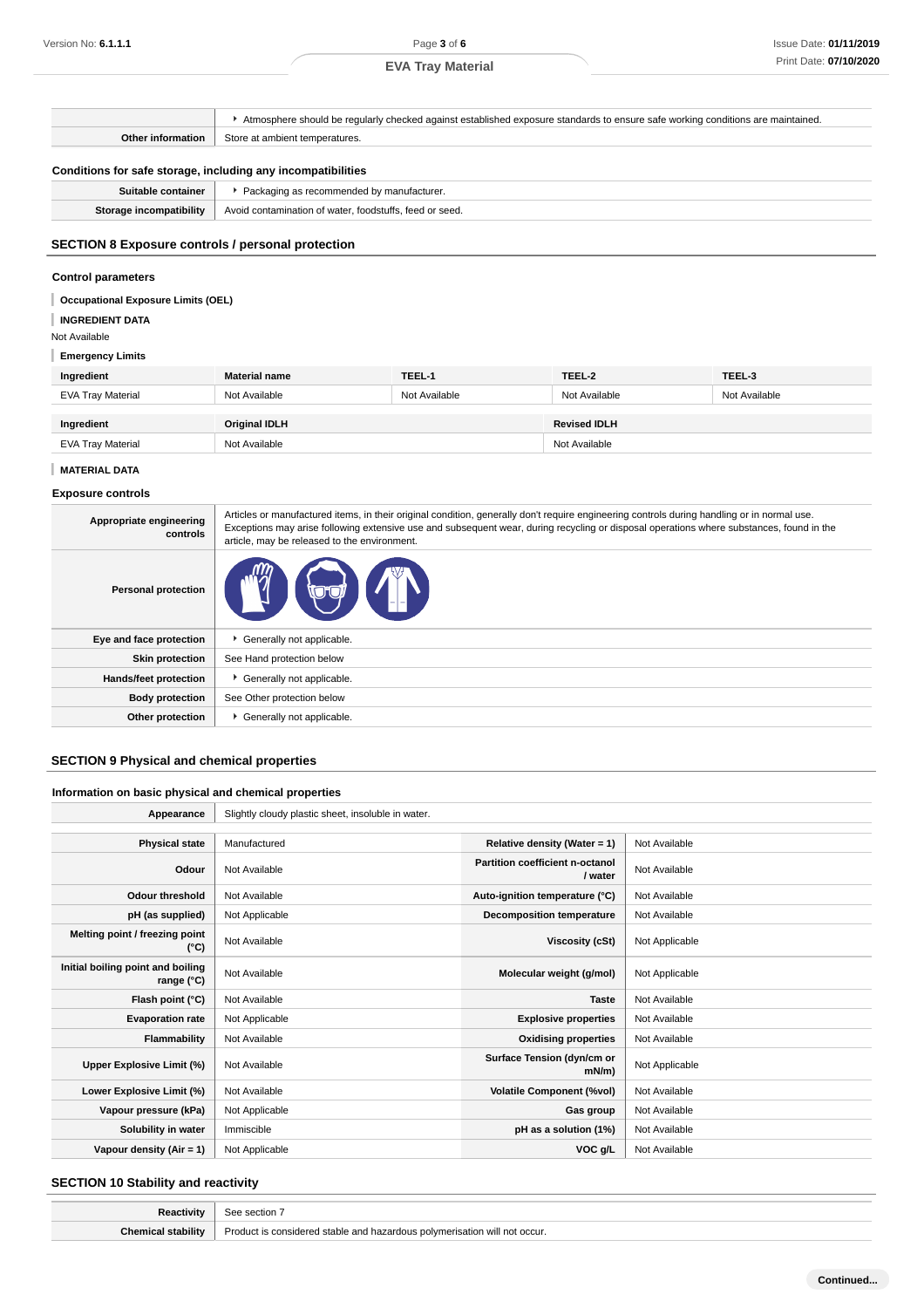# **EVA Tray Material**

| Possibility of hazardous | See section 7 |
|--------------------------|---------------|
| Conditions to avoid      | See section 7 |
| Incompatible materials   | See section 7 |
| Hazardous decomposition  | See section 5 |

# **SECTION 11 Toxicological information**

# **Information on toxicological effects**

| <b>Inhaled</b>           | The material is not thought to produce adverse health effects or irritation of the respiratory tract (as classified by EC Directives using animal<br>models). Nevertheless, good hygiene practice requires that exposure be kept to a minimum and that suitable control measures be used in an<br>occupational setting.                                                                                                                                                                                                                                                                                                                                                                                                       |                                                                                                                                                                                                                                                                                                 |  |
|--------------------------|-------------------------------------------------------------------------------------------------------------------------------------------------------------------------------------------------------------------------------------------------------------------------------------------------------------------------------------------------------------------------------------------------------------------------------------------------------------------------------------------------------------------------------------------------------------------------------------------------------------------------------------------------------------------------------------------------------------------------------|-------------------------------------------------------------------------------------------------------------------------------------------------------------------------------------------------------------------------------------------------------------------------------------------------|--|
| Ingestion                | The material has NOT been classified by EC Directives or other classification systems as "harmful by ingestion". This is because of the lack of<br>corroborating animal or human evidence. The material may still be damaging to the health of the individual, following ingestion, especially where<br>pre-existing organ (e.g liver, kidney) damage is evident. Present definitions of harmful or toxic substances are generally based on doses<br>producing mortality rather than those producing morbidity (disease, ill-health). Gastrointestinal tract discomfort may produce nausea and<br>vomiting. In an occupational setting however, ingestion of insignificant quantities is not thought to be cause for concern. |                                                                                                                                                                                                                                                                                                 |  |
| <b>Skin Contact</b>      | setting.                                                                                                                                                                                                                                                                                                                                                                                                                                                                                                                                                                                                                                                                                                                      | The material is not thought to produce adverse health effects or skin irritation following contact (as classified by EC Directives using animal<br>models). Nevertheless, good hygiene practice requires that exposure be kept to a minimum and that suitable gloves be used in an occupational |  |
| Eye                      | characterised by tearing or conjunctival redness (as with windburn).                                                                                                                                                                                                                                                                                                                                                                                                                                                                                                                                                                                                                                                          | Although the material is not thought to be an irritant (as classified by EC Directives), direct contact with the eye may produce transient discomfort                                                                                                                                           |  |
| Chronic                  | models); nevertheless exposure by all routes should be minimised as a matter of course.                                                                                                                                                                                                                                                                                                                                                                                                                                                                                                                                                                                                                                       | Long-term exposure to the product is not thought to produce chronic effects adverse to health (as classified by EC Directives using animal                                                                                                                                                      |  |
|                          | <b>TOXICITY</b>                                                                                                                                                                                                                                                                                                                                                                                                                                                                                                                                                                                                                                                                                                               | <b>IRRITATION</b>                                                                                                                                                                                                                                                                               |  |
| <b>EVA Tray Material</b> | Not Available                                                                                                                                                                                                                                                                                                                                                                                                                                                                                                                                                                                                                                                                                                                 | Not Available                                                                                                                                                                                                                                                                                   |  |
| Leaend:                  |                                                                                                                                                                                                                                                                                                                                                                                                                                                                                                                                                                                                                                                                                                                               | 1. Value obtained from Europe ECHA Registered Substances - Acute toxicity 2.* Value obtained from manufacturer's SDS. Unless otherwise                                                                                                                                                          |  |

| <b>Acute Toxicity</b>                       | ×                         | Carcinogenicity                 |                                                                                                                                                                     |
|---------------------------------------------|---------------------------|---------------------------------|---------------------------------------------------------------------------------------------------------------------------------------------------------------------|
| <b>Skin Irritation/Corrosion</b>            | ×                         | Reproductivity                  |                                                                                                                                                                     |
| <b>Serious Eye Damage/Irritation</b>        | $\boldsymbol{\mathsf{x}}$ | <b>STOT - Single Exposure</b>   | ∽                                                                                                                                                                   |
| <b>Respiratory or Skin</b><br>sensitisation | ×                         | <b>STOT - Repeated Exposure</b> | ж                                                                                                                                                                   |
| <b>Mutagenicity</b>                         | $\boldsymbol{\mathsf{x}}$ | <b>Aspiration Hazard</b>        | А                                                                                                                                                                   |
|                                             |                           | Legend:                         | $\blacktriangleright$ - Data either not available or does not fill the criteria for classification<br>$\blacktriangleright$ - Data available to make classification |

specified data extracted from RTECS - Register of Toxic Effect of chemical Substances

# **SECTION 12 Ecological information**

| <b>Toxicity</b>          |                  |                                                                                                                                                                                                                                                                                                                                                                                                 |                |                  |                  |
|--------------------------|------------------|-------------------------------------------------------------------------------------------------------------------------------------------------------------------------------------------------------------------------------------------------------------------------------------------------------------------------------------------------------------------------------------------------|----------------|------------------|------------------|
|                          | Endpoint         | <b>Test Duration (hr)</b>                                                                                                                                                                                                                                                                                                                                                                       | <b>Species</b> | Value            | Source           |
| <b>EVA Tray Material</b> | Not<br>Available | Not Available                                                                                                                                                                                                                                                                                                                                                                                   | Not Available  | Not<br>Available | Not<br>Available |
| Legend:                  |                  | Extracted from 1. IUCLID Toxicity Data 2. Europe ECHA Registered Substances - Ecotoxicological Information - Aquatic Toxicity 3. EPIWIN Suite<br>V3.12 (QSAR) - Aquatic Toxicity Data (Estimated) 4. US EPA, Ecotox database - Aquatic Toxicity Data 5. ECETOC Aquatic Hazard Assessment<br>Data 6. NITE (Japan) - Bioconcentration Data 7. METI (Japan) - Bioconcentration Data 8. Vendor Data |                |                  |                  |

# **DO NOT** discharge into sewer or waterways.

| Persistence and degradability    |                                       |                                       |
|----------------------------------|---------------------------------------|---------------------------------------|
| Ingredient                       | Persistence: Water/Soil               | <b>Persistence: Air</b>               |
|                                  | No Data available for all ingredients | No Data available for all ingredients |
|                                  |                                       |                                       |
| <b>Bioaccumulative potential</b> |                                       |                                       |
| Ingredient                       | <b>Bioaccumulation</b>                |                                       |
|                                  | No Data available for all ingredients |                                       |
|                                  |                                       |                                       |
| Mobility in soil                 |                                       |                                       |
| Ingredient                       | <b>Mobility</b>                       |                                       |
|                                  | No Data available for all ingredients |                                       |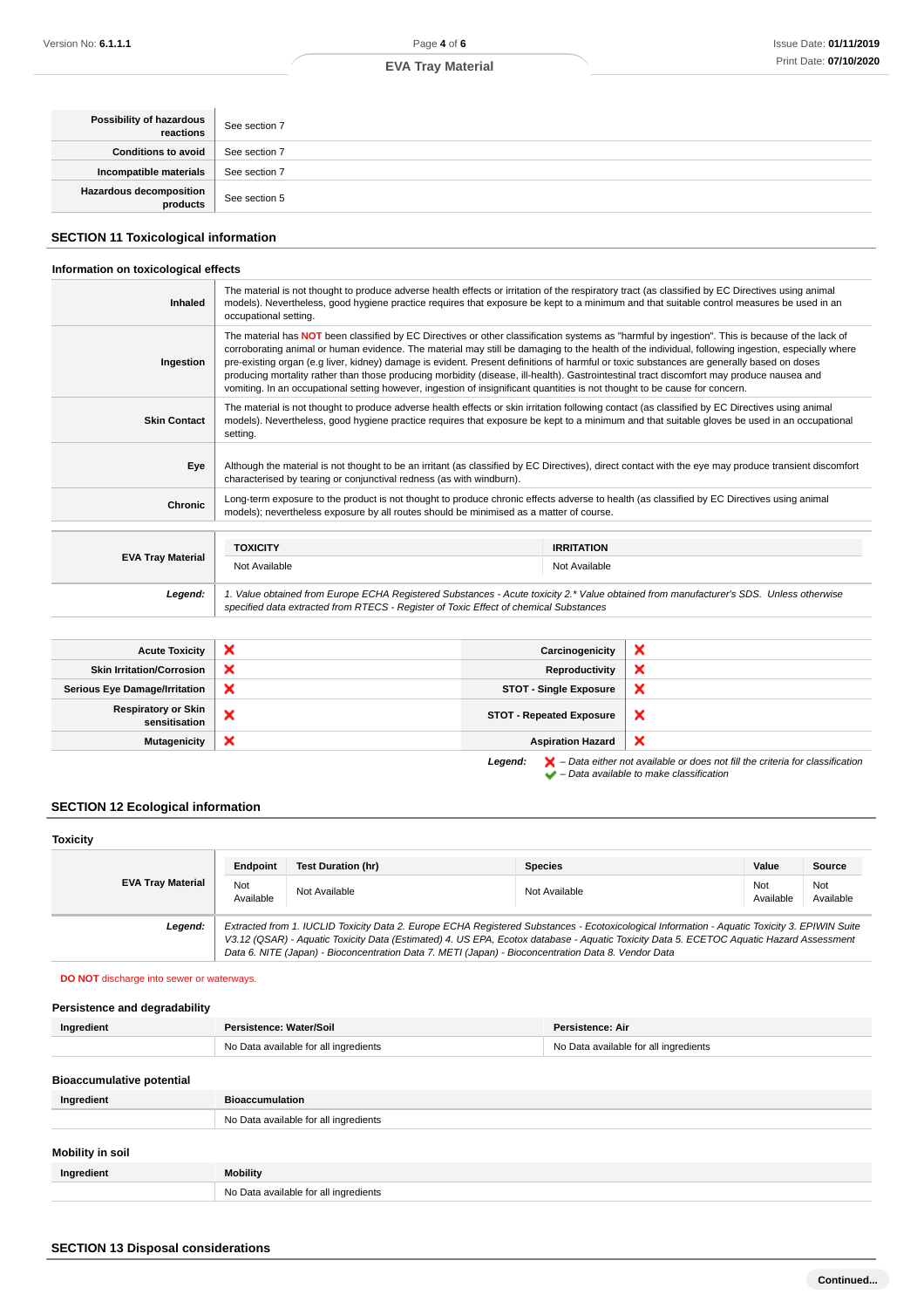#### **Waste treatment methods**

**Product / Packaging disposal** | Consult State Land Waste Management Authority for disposal.

#### **SECTION 14 Transport information**

#### **Labels Required**

| <b>BA.</b><br>лис | <b>NO</b> |
|-------------------|-----------|
|                   | .         |
|                   |           |

## **Land transport (ADG): NOT REGULATED FOR TRANSPORT OF DANGEROUS GOODS**

**Air transport (ICAO-IATA / DGR): NOT REGULATED FOR TRANSPORT OF DANGEROUS GOODS**

**Sea transport (IMDG-Code / GGVSee): NOT REGULATED FOR TRANSPORT OF DANGEROUS GOODS**

**Transport in bulk according to Annex II of MARPOL and the IBC code**

Not Applicable

## **SECTION 15 Regulatory information**

#### **Safety, health and environmental regulations / legislation specific for the substance or mixture**

#### **National Inventory Status**

| <b>National Inventory</b>      | <b>Status</b>                                                                                                                                                                                            |
|--------------------------------|----------------------------------------------------------------------------------------------------------------------------------------------------------------------------------------------------------|
| Australia - AIIC               | Yes                                                                                                                                                                                                      |
| Australia - Non-Industrial Use | Yes                                                                                                                                                                                                      |
| Canada - DSL                   | Yes                                                                                                                                                                                                      |
| Canada - NDSL                  | Yes                                                                                                                                                                                                      |
| China - IECSC                  | Yes                                                                                                                                                                                                      |
| Europe - EINEC / ELINCS / NLP  | Yes                                                                                                                                                                                                      |
| Japan - ENCS                   | Yes                                                                                                                                                                                                      |
| Korea - KECI                   | Yes                                                                                                                                                                                                      |
| New Zealand - NZIoC            | Yes                                                                                                                                                                                                      |
| Philippines - PICCS            | Yes                                                                                                                                                                                                      |
| USA - TSCA                     | Yes                                                                                                                                                                                                      |
| Taiwan - TCSI                  | Yes                                                                                                                                                                                                      |
| Mexico - INSQ                  | Yes                                                                                                                                                                                                      |
| Vietnam - NCI                  | Yes                                                                                                                                                                                                      |
| Russia - ARIPS                 | Yes                                                                                                                                                                                                      |
| Legend:                        | Yes = All CAS declared ingredients are on the inventory<br>No = One or more of the CAS listed ingredients are not on the inventory and are not exempt from listing(see specific ingredients in brackets) |

#### **SECTION 16 Other information**

| .   |
|-----|
| ገን. |

#### **SDS Version Summary**

| Version | <b>Issue Date</b> | <b>Sections Updated</b>                                                        |
|---------|-------------------|--------------------------------------------------------------------------------|
|         | 01/11/2019        | One-off system update. NOTE: This may or may not change the GHS classification |

#### **Other information**

Classification of the preparation and its individual components has drawn on official and authoritative sources as well as independent review by SDI Limited using available literature references.

The SDS is a Hazard Communication tool and should be used to assist in the Risk Assessment. Many factors determine whether the reported Hazards are Risks in the workplace or other settings. Risks may be determined by reference to Exposures Scenarios. Scale of use, frequency of use and current or available engineering controls must be considered.

#### **Definitions and abbreviations**

PC-TWA: Permissible Concentration-Time Weighted Average PC-STEL: Permissible Concentration-Short Term Exposure Limit IARC: International Agency for Research on Cancer ACGIH: American Conference of Governmental Industrial Hygienists STEL: Short Term Exposure Limit TEEL: Temporary Emergency Exposure Limit。 IDLH: Immediately Dangerous to Life or Health Concentrations OSF: Odour Safety Factor NOAEL :No Observed Adverse Effect Level LOAEL: Lowest Observed Adverse Effect Level TLV: Threshold Limit Value